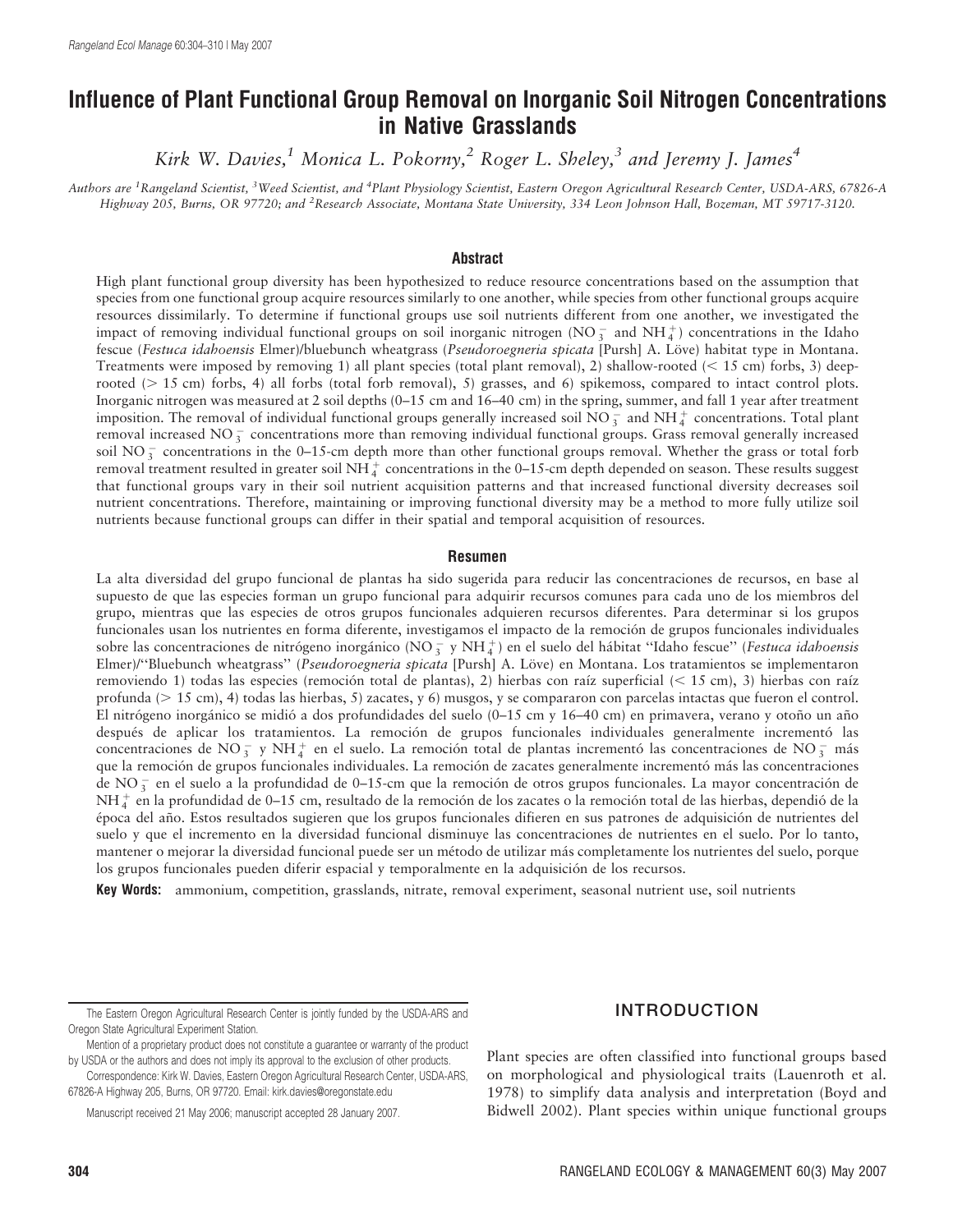are presumed to acquire resources from different spatial or temporal niches than species of other functional groups. However, there is little experimental evidence demonstrating that functional groups differ in resource use patterns. In addition, the importance of plant functional diversity to maintaining low resource concentrations remains largely unexplored. Previous investigations have implied that plant functional groups partition soil resources (Parrish and Bazzaz 1976; Berendse 1979; McKane et al. 1990). In contrast, Rundel et al. (2005) found that morphologically based ''functional groups'' did not differ physiologically in an alpine plant community. Similarly, McCarron and Knapp (2001) concluded that  $C_3$  shrubs were not functionally similar in terms of ecophysiology to one another and that as a group they were not distinct from the dominant  $C_4$  grass in a tallgrass prairie. Evaluation of soil nutrient concentrations following the removal of individual functional groups is needed to determine if there are differences in the utilization of soil nutrients among functional groups in rangeland ecosystems.

The importance of plant functional diversity in maintaining low soil nutrient concentrations also needs to be evaluated. Excess resources can increase the susceptibility of the plant communities to exotic plant invasions (Dukes 2001; Pokorny et al. 2004; Sheley and Carpinelli 2005). Functional groups coexisting in one plant community are probably exploiting soil nutrients from different spatial and temporal niches (Parrish and Bazzaz 1976; Berendse 1979; McKane et al. 1990). Dissimilarity in soil nutrient use patterns among functional groups would imply that functional diversity is important to utilizing soil nutrients throughout the growing season. Increased functional group diversity has been presumed to result in greater niche occupation and thus greater total resource use (Lavorel et al. 1999; Symstad 2000; Pokorny et al. 2005). If functional groups are utilizing soil nutrients from different locations or at different time periods, functional group removal would be anticipated to increase soil nutrient concentrations and potentially increase the vulnerability of the plant community to weed invasion.

The loss of functional groups has been speculated to alter soil nutrient concentrations, water cycling, and community production (Hooper and Vitousek 1997; Tilman et al. 1997; Hooper 1998). Dukes (2001) reported that increased functional diversity reduced resource concentrations in southern California; however, his functional groups included introduced species. Extrapolating his findings to native, perennial vegetation and/or different regions may not be appropriate. To increase resistance of plant communities to exotic plant invasions and improve the success of restoration projects, land managers need to know if increased functional group diversity lowers soil nutrient concentrations and the potential for community invasibility. This will provide land mangers with information to assess the potential implications of disturbances, such as selective herbivory or herbicide application, that may decrease functional group diversity.

The objectives of this study were to determine if plant functional groups acquire soil nutrients from different locations and time periods and if functional group diversity is important in maintaining low nutrient concentrations. The impact of removing functional groups on inorganic forms of soil nitrogen (NO $_3^-$  and NH $_4^+$ ) was evaluated in the Idaho fescue (Festuca

idahoensis Elmer)/bluebunch wheatgrass (Pseudoroegneria spicata [Pursh] A. Löve) habitat type (Mueggler and Stewart 1980). Inorganic forms of nitrogen were selected for evaluation because nitrogen is often the most limiting soil nutrient to rangeland plant communities (Owensby et al. 1972; Bobbink 1991; Holechek et al. 1998; Paschke et al. 2000) and was found to be the most limiting resource to plant growth in this habitat type (Krueger-Mangold et al. 2004). Nitrate and NH $_4^+$  were analyzed separately because plants can prefer one form over another and partitioning a nutrient by form may be an evolutionary mechanism for coexistence in plant communities (McKane et al. 2002). We specifically hypothesized that removing individual functional groups would increase soil  $NO_3^-$  and  $NH_4^+$  concentrations and that the pattern of increase in soil  $\overline{{\rm NO}\,}^{-}_{3}$  and  ${\rm NH}_4^+$  concentrations would depend on which functional group was removed from the plant community.

## METHODS

## Study Sites

This study was conducted on 2 sites about 70 km west of Bozeman, Montana (lat  $45^{\circ}34'N$ , long  $111^{\circ}34'W$ ) in the Idaho fescue/bluebunch wheatgrass habitat type (Mueggler and Stewart 1980). Common forbs of this habitat type include Artemisia ludoviciana Nutt., Lupinus sp., and Balsamorhiza sagittata (Pursh) Nutt. (Mueggler and Stewart 1980).

Sites are approximately 1 625 m above sea level on an east– northeast aspect of a 20-degree slope. Soils at site 1 are a loamyskeletal, mixed, frigid, active Typic Haplocryolls, and soils at site 2 are a coarse-loamy, mixed, frigid, active Typic Haplocryolls. Average precipitation is 410 mm annually. The study sites have been livestock grazed for 50–60 years, with sporadic grazing in the last 10 years prior to this study (Pokorny et al. 2005). Each site was fenced to prevent livestock and wildlife use during the study. Sites differed in their soil  $NO_3^-$ , S, and P concentrations and vegetation density and biomass (Pokorny et al. 2005). Precipitation was 73% and 84% of the long term (1892–2005) for the 1999–2000 and 2000–2001 crop years (September–September), respectively, at the weather station at Montana State University, Bozeman, Montana (National Oceanic and Atmospheric Administration 2006).

#### Experimental Design

Vegetation was categorized into functional groups based on morphological characteristics. Forb excavation revealed a distinct break in rooting depths at 15 cm. To more thoroughly evaluate the potential for functional group removal influences on  $NO_3^-$  and  $NH_4^+$  soil concentrations, shallow-rooted  $(< 15 cm)$  forbs were distinguished from deep-rooted  $(> 15 \text{ cm})$  forbs. Treatments were removal of all plant materials (total removal), shallow-rooted forbs, deep-rooted forbs, all forbs, grasses, spikemoss, and intact plots served as a control. At each site, treatments were arranged in a randomized block design and replicated 4 times. Treatment replications were applied to  $2 \times 2$  m plots.

Targeted functional groups were removed by brushing the foliage with a 6% glyphosate (N-[phosphonomethyl] glycine)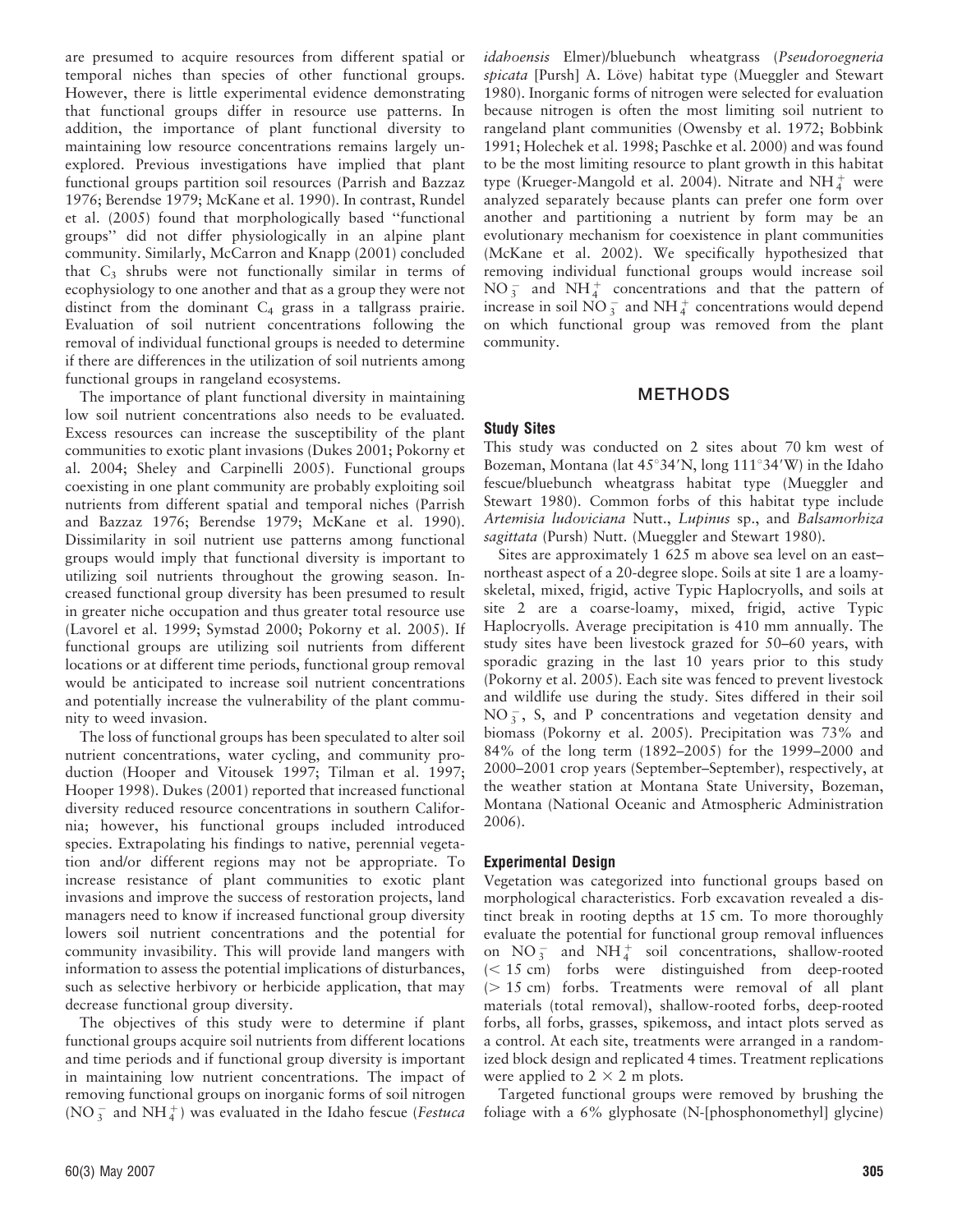solution in May 2000. Disturbance to nontarget functional groups and soil was minimized using this method. Treatments were checked biweekly to maintain desired composition, but little maintenance was required. Removal experiments are more useful than synthetically assembled plant community (additions) experiments for understanding the effects of varied functional group composition within plant communities (Díaz et al. 2003). Additional justification for functional group removals over additions is presented in Pokorny et al. (2005). A potential limitation of our study was that we could not remove belowground biomass to control for nutrient turnover from decomposing roots. However, we believe it had little influence on our results. Gill and Jackson (2000), in a summary of the literature, estimated that over half the root biomass in grasslands naturally turns over each year. Treatment-by-season interactions in our data and the lack of correlations between remaining aboveground biomass and inorganic N concentrations also suggested that root turnover had a limited influence on our results.

#### Soil Sampling

The second growing season following functional group removals (2001), soils were sampled in the spring (late May), summer coinciding with peak production (mid-July), and fall when 95% of the vegetation had senescent (late August). Three 2.2-cm-diameter soil cores were randomly collected from 0– 15-cm and 16–40-cm soil depths in each treatment replicate in each season. The 3 soil cores were compiled into 1 sample for each depth in each treatment replicate in each season for analysis. Nitrate and NH $_4^+$  concentrations were determined on a 1 M KCl extract (5 g soil, 50 ml extractant) (Mulvaney 1990). Extracted soil solutions were analyzed by MDS Harris Lab, Lincoln, Nebraska.

#### Statistical Analysis

Data were analyzed separately for each soil depth. Data not normally distributed were square-root transformed to stabilize variance. Results were back-transformed for reporting purposes. Because we were concerned that removing different functional groups may have affected total plot biomass and thus inorganic nitrogen concentrations, we analyzed the influence of remaining biomass on soil inorganic nitrogen concentrations. When remaining biomass was included as a covariate in the analyses of the effects of removing different functional groups, it and its interactions were not correlated with soil inorganic nitrogen concentrations ( $P > 0.05$ ). Thus, remaining biomass was not included in the final analyses. Statistical significance of all tests was set at  $P < 0.05$ .

Repeated-measures analysis of variance using Proc Mixed (SAS Institute 2001) with fixed and random effects were used to determine if functional group removal treatments differed in their  $NO_3^-$  and  $NH_4^+$  soil concentrations and to compare individual functional group removal treatments to the control and total removal treatments. Season was analyzed with a repeated statement and site and block were included as random effects. Treatments were considered a fixed effect. Interactions between random effects and other effects were considered random effects. Total forb removal was compared to removal of other functional groups by excluding shallow-



**Figure 1.** Soil NO  $_3^-$  concentrations (means  $+$  SE) at the 0–15-cm depth for the total plant, shallow-rooted forb, deep-rooted forb, total forb, grass, and spikemoss removal and control treatments.

and deep-rooted forbs from the model because they were not independent of one another. Shallow- and deep-rooted forb removal treatments were compared to the other functional group removal treatments without the total forb removal treatment in the model.

## RESULTS

#### Functional Group Comparison

When forbs were divided into 2 functional groups, soil NO  $_3^$ concentrations at both depths varied by which functional group was removed ( $P < 0.01$ ) (Figs. 1 and 2). At the upper depth (0– 15 cm), the interaction between season and which functional group was removed influenced soil  $NO_3^-$  concentrations  $(P < 0.01)$ . Grass removal generally increased the NO<sub>3</sub> concentrations in the upper soil depth more than removal of other functional groups. Soil NO  $_3^-$  concentrations where other functional groups were removed varied in relation to one another by season. At the lower soil depth (16–40 cm), shallow-rooted forb removal generally increases  $NO_3^-$  concentrations more than removing other functional groups. Soil  $NH<sub>4</sub><sup>+</sup>$  concentrations did not depend on which functional group was removed at either the upper or the lower depth  $(P = 0.13$  and 0.78, respectively; Figs. 3 and 4).

When all forbs were removed as a single functional group, soil NO<sub>3</sub> and NH<sub>4</sub> concentrations at the upper depth both depended on which functional group was removed ( $P \le 0.01$ and 0.04, respectively; Figs. 1 and 3). The interaction between season and which functional group was removed influenced soil  $NH_4^+$  concentrations ( $P = 0.02$ ). Soil NO<sub>3</sub> concentrations were generally greater where grass and forbs had been removed compared to where spikemoss was removed. Whether removing all forbs or grasses produced higher soil  $NH_4^+$ concentrations depended on season. The difference in soil  $NH_4^+$  concentrations where spikemoss was removed compared to where other functional groups were removed varied by season. Soil NO $_3^-$  and NH $_4^+$  concentrations at the lower depth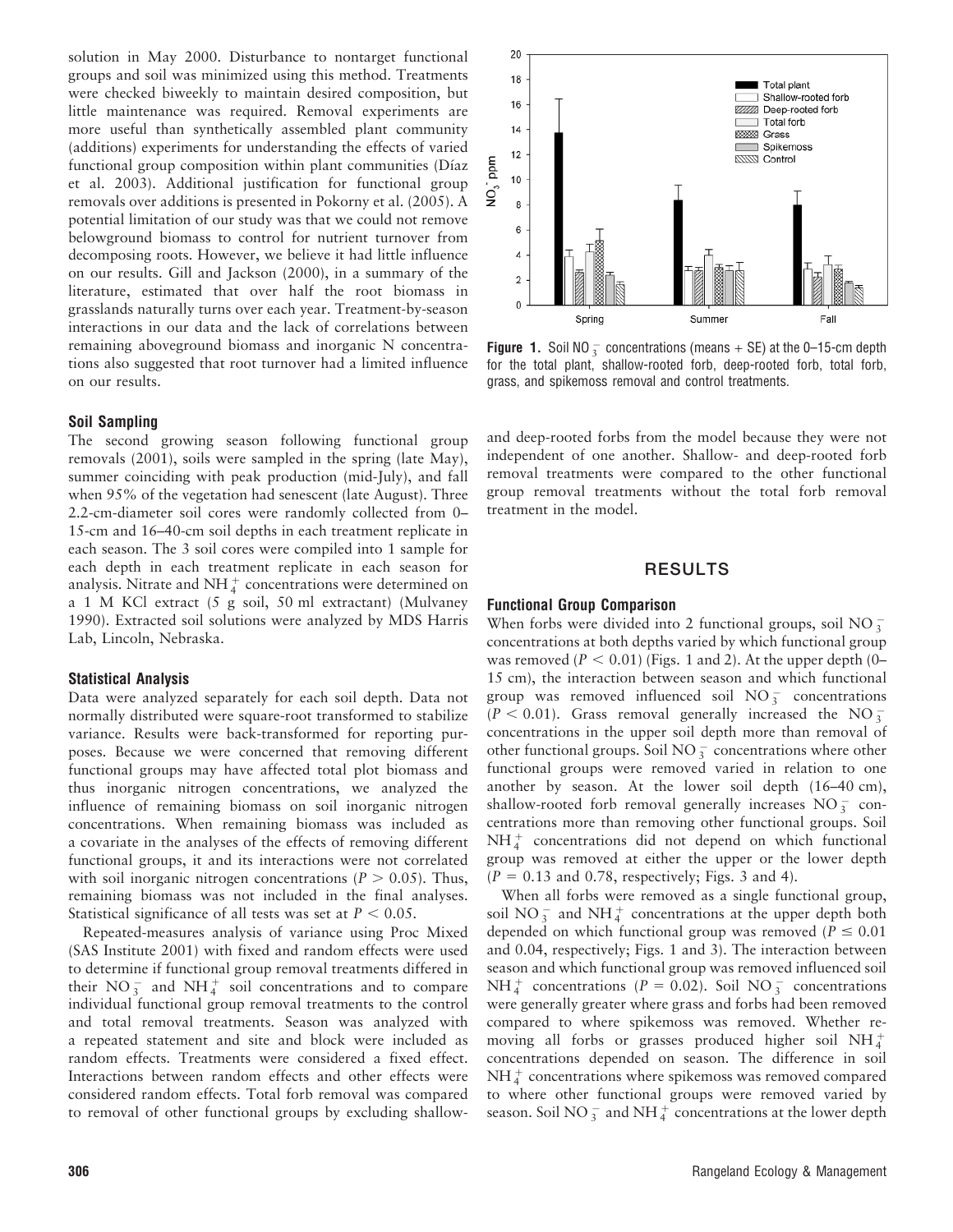

**Figure 2.** Soil NO<sub>3</sub> concentrations (means + SE) at the 16–40-cm depth for the total plant, shallow-rooted forb, deep-rooted forb, total forb, grass, and spikemoss removal and control treatments.

did not vary with which functional group was removed  $(P = 0.54$  and 0.83, respectively; Figs. 2 and 4).

#### Total Plant Removal

Inorganic N concentrations in the upper soil depth were greater in the total plant removal treatment compared to the control  $(P \le 0.01$  and 0.01, respectively; Figs. 1 and 3). Total plant removal produced NH $_4^+$  and NO $_3^-$  concentrations in the upper soil depth that ranged from 1.2- to 2.2-fold and 3.0- to 8.5-fold higher, respectively, than the control. Total plant removal also increased  $\text{NO}_3^-$  and  $\text{NH}_4^+$  concentrations at the lower soil depth ( $P \le 0.01$  and 0.02, respectively; Figs. 2 and 4). The magnitude of differences in NH $_4^+$  and NO $_3^-$  concentrations at the lower soil depth between the total plant removal and control treatments was similar to the upper soil depth. Soil  $NO_3^-$  and  $NH_4^+$  concentrations in the upper depth varied by season ( $P < 0.01$ ) but at the lower depth did not vary with season ( $P = 0.12$  and 0.20, respectively).



**Figure 3.** Soil NH $_4^+$  concentrations (means  $+$  SE) at the 0–15-cm depth for the total plant, shallow-rooted forb, deep-rooted forb, total forb, grass, and spikemoss removal and control treatments.



**Figure 4.** Soil NH $_4^+$  concentrations (means + SE) at the 16–40-cm depth for the total plant, shallow-rooted forb, deep-rooted forb, total forb, grass, and spikemoss removal and control treatments.

## Shallow-Rooted Forb Removal

Removing shallow-rooted forbs generally produced higher  $NO_3^-$  and  $NH_4^+$  concentrations in the upper soil depth compared to the control ( $P < 0.01$ ; Figs. 1 and 3; Table 1). Soil  $NO_3^-$  and  $NH_4^+$  concentrations in the upper soil depth where shallow-rooted forbs were removed were up to 2.4- and 1.9-fold higher, respectively, than the control. Shallow-rooted forb removal also generally increased  $NO_3^-$  and  $NH_4^+$ concentrations at the lower soil depth ( $P = 0.01$  and 0.04, respectively; Figs. 2 and 4). Shallow-rooted forb removal produced soil NH $_4^+$  and NO<sub>3</sub> concentrations at the lower depth that were up to 2.5- and 2.7-fold higher, respectively, than the control. Total plant removal increased  $NO_3^$ concentrations more than shallow-rooted forb removal at both soil depths ( $P < 0.01$ ), but they did not differ in NH $_4^+$ concentrations at the upper and lower soil depths ( $P = 0.12$ ) and 0.62, respectively). Soil NO $_3^-$  concentrations were up to 3.4-fold higher in the total plant removal treatment than shallow-rooted forb removal treatment. Soil NO<sub>3</sub> and NH<sup>+</sup><sub>4</sub> concentrations varied by season at both depths when removing shallow-rooted forbs were compared to the total plant removal and control treatments ( $P < 0.05$ ).

#### Deep-Rooted Forb Removal

At both soil depths, removing deep-rooted forbs generally increased NO<sub>3</sub> and NH<sub>4</sub> concentrations compared to the control with increases up to 2-fold  $(P < 0.04$ ; Figs. 1–4; Table 1). Removing deep-rooted forbs increased  $NO_3^-$  concentrations at both soil depths less than total plant removal  $(P < 0.01)$ . Differences in NO  $_3^-$  soil concentrations were up to 5.2-fold higher in the total plant removal treatment. Concentrations of  $NH_4^+$  did not differ between removing deep-rooted forbs and total plant removal at the upper and lower soil depths  $(P = 0.15 \text{ and } 0.28, \text{ respectively})$ . Soil NO<sub>3</sub> and NH<sup>+</sup><sub>4</sub> concentrations varied by season at both depths when comparing removing deep-rooted forbs to the control and total plant removal treatments ( $P < 0.05$ ), except when NO<sub>3</sub> concentrations at the lower soil depth were compared between removing deep-rooted forbs and total plant removal ( $P = 0.10$ ).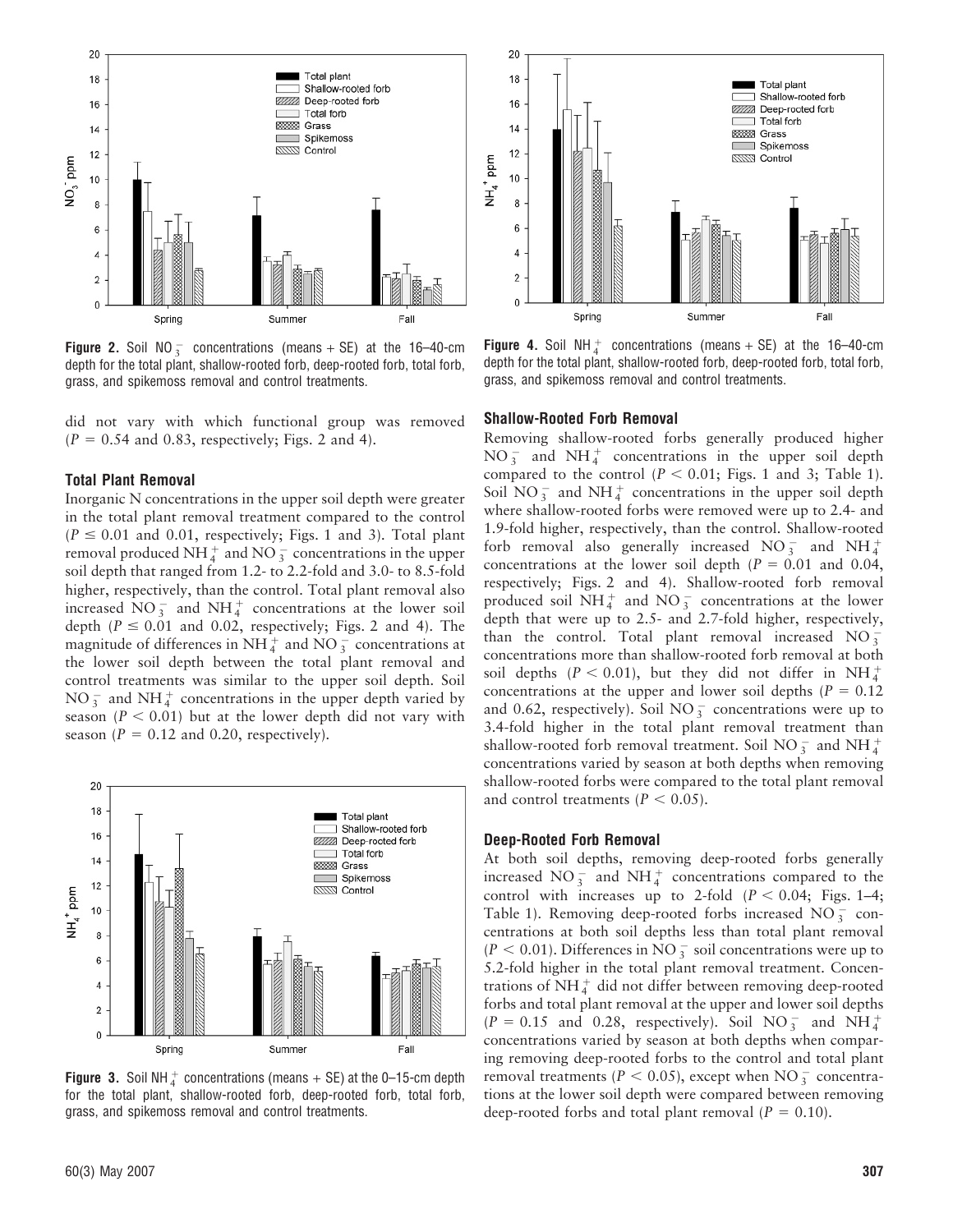|  | Table 1. P values for differences in NO <sub>3</sub> and NH <sub>4</sub> soil concentrations when comparing functional group removal treatments to the total plant |  |  |  |  |  |  |  |
|--|--------------------------------------------------------------------------------------------------------------------------------------------------------------------|--|--|--|--|--|--|--|
|  | removal and control treatments. <sup>1</sup>                                                                                                                       |  |  |  |  |  |  |  |

| Functional group removal | Nitrogen form | Sample depth (cm) | Total plant removal | Control     |
|--------------------------|---------------|-------------------|---------------------|-------------|
| Shallow-rooted forb      | $NO_3^-$      | $0 - 15$          | $P < 0.01*$         | $P < 0.01*$ |
|                          | $NO_3^-$      | $16 - 40$         | $P < 0.01*$         | $P < 0.01*$ |
|                          | $NH_4^+$      | $0 - 15$          | $P = 0.12$          | $P < 0.01*$ |
|                          | $NH_4^+$      | $16 - 40$         | $P = 0.62$          | $P = 0.04*$ |
| Deep-rooted forb         | $NO_3^-$      | $0 - 15$          | $P < 0.01*$         | $P < 0.01*$ |
|                          | $NO_3^-$      | $16 - 40$         | $P < 0.01*$         | $P = 0.03*$ |
|                          | $NH_4^+$      | $0 - 15$          | $P = 0.15$          | $P = 0.04*$ |
|                          | $NH_4^+$      | $16 - 40$         | $P = 0.28$          | $P = 0.04*$ |
| Total forb               | $NO_3^-$      | $0 - 15$          | $P < 0.01*$         | $P < 0.01*$ |
|                          | $NO_3^-$      | $16 - 40$         | $P < 0.01*$         | $P < 0.01*$ |
|                          | $NH_4^+$      | $0 - 15$          | $P = 0.17$          | $P < 0.01*$ |
|                          | $NH_4^+$      | $16 - 40$         | $P = 0.38$          | $P = 0.07$  |
| Grass                    | $NO_3^-$      | $0 - 15$          | $P < 0.01*$         | $P < 0.01*$ |
|                          | $NO_3^-$      | $16 - 40$         | $P < 0.01*$         | $P = 0.02*$ |
|                          | $NH_4^+$      | $0 - 15$          | $P = 0.49$          | $P = 0.02*$ |
|                          | $NH_4^+$      | $16 - 40$         | $P = 0.30$          | $P = 0.17$  |
| Spikemoss                | $NO_3^-$      | $0 - 15$          | $P < 0.01*$         | $P = 0.15$  |
|                          | $NO_3^-$      | $16 - 40$         | $P < 0.01*$         | $P = 0.24$  |
|                          | $NH_4^+$      | $0 - 15$          | $P = 0.02*$         | $P = 0.15$  |
|                          | $NH_4^+$      | $16 - 40$         | $P = 0.14$          | $P = 0.08$  |

<sup>1</sup> Asterisk indicates significant differences between treatments ( $P < 0.05$ ).

#### Total Forb Removal

Total forb removal increased  $NO_3^-$  concentrations at both soil depths compared to the control  $(P < 0.01)$ , with increases ranging from 1.5- to 2.6-fold (Figs. 1 and 2; Table 1). Soil  $NH<sub>4</sub><sup>+</sup>$  concentrations in the upper soil depth were generally higher where all forbs had been removed than the control  $(P < 0.01)$ , with increase up to 1.6-fold (Fig. 3). At the lower soil depth, no difference in  $\mathrm{NH}_4^+$  concentrations were detected when comparing total forb removal to the control ( $P = 0.07$ ; Fig. 4). Total forb removal did not increase  $NO_3^-$  concentrations as much as total plant removal at both soil depths  $(P < 0.01)$ ; however, no differences were detected between  $NH_4^+$  soil concentrations at either depth ( $P > 0.05$ ). Soil  $NO_3^-$  concentrations were 1.8–3.4-fold greater with total plant removal compared to total forb removal. Soil NO  $_3^-$  and NH  $_4^+$ concentrations varied with season when comparing total forb removal to total plant removal and the control ( $P < 0.05$ ), with 2 exceptions. Soil NO  $_3^-$  concentrations did not vary with season at the upper depth when comparing total forb removal to the control  $(P = 0.19)$  or at the lower depth when comparing total forb removal to total plant removal  $(P = 0.07)$ .

#### Grass Removal

At the upper soil depth, grass removal increased  $NO_3^-$  and  $NH_4^+$  concentrations up to 3.2- and 2.1-fold, respectively, compared to the control ( $P < 0.01$  and = 0.02, respectively; Figs. 1 and 3; Table 1). Grass removal produced higher  $NO_3^$ concentrations than the control at the lower soil depth  $(P = 0.02;$  Fig. 2), but NH<sup>+</sup> concentrations did not differ

( $P = 0.17$ ; Fig 4). Grass removal increased soil NO  $_{3}^{-}$  concentrations up to 3.2-fold. Total plant removal increased  $NO_3^$ concentrations more at both soil depths than grass removal  $(P < 0.01)$ , with increases up to 3.8-fold. Soil NH<sup>+</sup> concentrations did not differ between total plant removal and grass removal at the upper and lower soil depths ( $P = 0.49$  and 0.30, respectively). Soil NO<sub>3</sub> and NH<sub>4</sub> concentrations varied by season at both depths when comparing grass removal to the control and total plant removal ( $\overline{P}$  < 0.05), except when NH  $_4^+$ concentrations in the upper soil depth grass removal were compared to total plant removal and the control ( $P = 0.07$  and 0.11, respectively).

#### Spikemoss Removal

At both soil depths,  $NO_3^-$  and  $NH_4^+$  concentrations did not differ between spikemoss removal and the control ( $P > 0.05$ ; Figs. 1–4; Table 1). Total plant removal produced higher  $NO_3^-$  concentration at both soil depths compared to spikemoss removal ( $P < 0.01$ ). Total plant removal also produced higher  $NH<sub>4</sub><sup>+</sup>$  concentration at the upper soil depth than spikemoss removal ( $P = 0.02$ ), but they did not differ at the lower soil depth ( $P = 0.14$ ). Soil NO  $_3^-$  and NH  $_4^+$  concentrations varied with season when comparing spikemoss removal to the control and total plant removal ( $P < 0.05$ ).

## **DISCUSSION**

The importance of plant functional group diversity to maintaining low resource concentrations has profound implications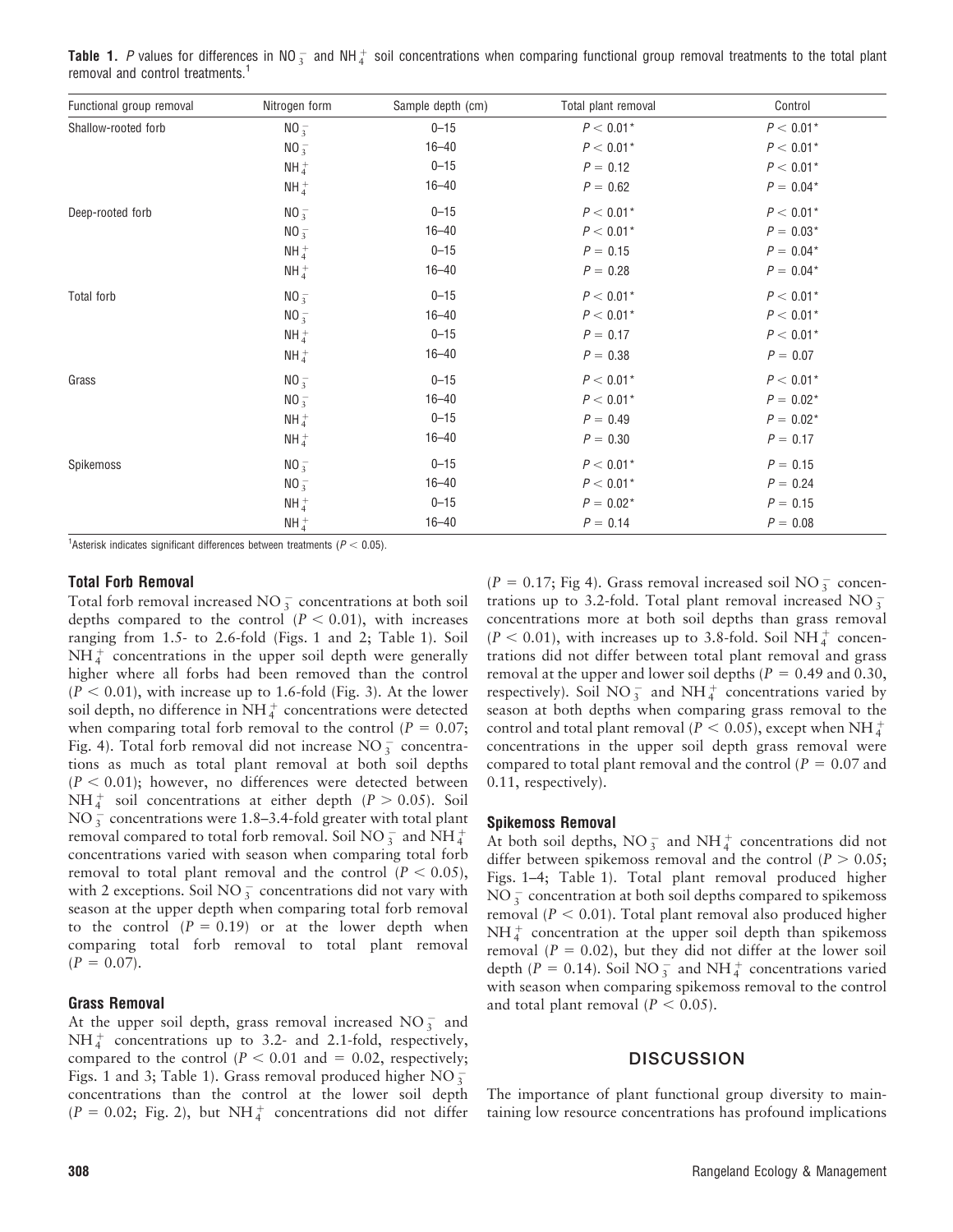to community stability (Hooper and Vitousek 1997; Tilman et al. 1997; Hooper 1998; Dukes 2001; Pokorny et al. 2004; Sheley and Carpinelli 2005). Management actions that results in the selective removal of a functional group or groups can potentially decrease the stability and increase community invasibility. The general increase in soil  $NO_3^-$  and  $NH_4^+$ concentrations with the removal of a functional group demonstrated that functional group diversity is important to maintaining low soil inorganic N concentrations. Similar to our results, Dukes (2001) reported that high functional group diversity reduced resource concentrations in grassland microcosms. These results supported our hypothesis that removing individual functional groups would increase soil  $NO_3^-$  and  $NH_4^+$  concentrations.

Soil NO $_3^-$  concentrations were dependent on which functional group was removed, which implies that functional groups have different roles within the plant community. Interactions between season and functional group removal suggest that soil nutrient acquisition of individual functional groups vary throughout the growing season. Similarly, Booth et al. (2003) reported that seasonal patterns of water and N uptake varied among an annual grass, perennial grass, and shrub species. These results supported our hypothesis that soil  $NO_3^-$  concentrations depended on which functional group was removed. Results were not conclusive enough to accept the hypothesis that soil NH $_4^+$  concentrations would also vary with which functional group was removed. However, when the total forb removal treatment was included in the model, soil NH $_4^+$ concentration at the upper depth depended on the interaction between season and functional group removal and was, thereby, consistent with our hypothesis. Similar to our results, Golluscio and Sala (1993) reported that functional groups varied in the portion of the water resource they used. Dukes (2001) results also suggested that soil resource use varied among functional groups.

The general trend of soil  $NO_3^-$  concentrations being more affected by removal treatments than soil NH $_4^+$  concentrations may suggest that plant species in this system prefer NO  $_3^-$  over  $NH_4^+$ . McKane et al. (2002) demonstrated that plants can prefer one form of nitrogen over another.

The increase in soil  $\overline{NO_3^-}$  and  $\overline{NH_4^+}$  concentrations with individual functional group removals, combined with the magnitude of these increases often depending on which functional group was removed and/or varying with the interaction between season and functional group removal, suggests that functional groups acquire soil nutrients from different locations and at different time periods. Our results support previous research that has implied functional groups occupy different niches (Parrish and Bazzaz 1976; Berendse 1979; McKane et al. 1990). Inconsistent with our findings, Symstad (2000), McCarron and Knapp (2001), and Rundel et al. (2005) suggested that functional groups do not necessarily differ in function, but these inconsistencies could be due to inadequate separation of functional groups (Symstad 2000).

The results of this study reveal the importance of proper separation of functional groups. We assumed that categorizing forbs into 2 functional groups would be insightful, but there was little difference in inorganic soil nitrogen concentrations between deep- and shallow-rooted functional group removal treatments. This suggests that separating forbs into functional

groups based on rooting depths in this system is not justified. Symstad (2000) suggested that when functional groups do not necessarily differ in function, the underling problem may be inadequate separation of functional groups. Proper separating of plant communities into functional groups is needed for functional group classifications to be useful to management.

Our results demonstrate the importance of managing for a greater diversity of functional groups on rangelands. Grass removal generally increased inorganic nitrogen more in the spring than total forb removal (Fig. 2). However, in the summer, total forb removal generally had higher inorganic nitrogen concentrations compared to grass removal. This may be a function of differing phenology between grasses and forbs because grasses in this system generally mature earlier in the growing season than forbs. However, this investigation does not enable us to sort out the various morphological, physiology, and environmental variables or test the causal mechanisms. These results also imply that during some times of the year, forbs are as critical as or more critical than grasses in maintaining low soil nutrient concentrations. However, functional groups, other than grasses, have not been the primary focus of most land management practices (Fuhlendorf and Engle 2001). Results from this study and Pokorny et al. (2004, 2005) suggest that land managers should focus on more than just the grass functional group. We suggest that functional group classification systems can assist land managers in accomplishing this goal and that they are an important and practical tool to simplify revegetation and rangeland management.

Our results imply that functional group diversity is important to community stability, community invasibility, and ecosystem function. Tilman et al. (1997) also suggested that alterations to functional diversity would likely have significant impacts on ecosystems. The removal of a functional group likely increases the susceptibility of plant communities to invasive species by decreasing niche occupation and increasing resource concentrations. In support of this supposition, previous research concluded that increasing functional group diversity reduced the success of invasions (Symstad 2000; Dukes 2001). Pokorny et al. (2005) also suggested that functional group diversity was an important factor contributing to plant community resistance to invasions. Our results demonstrated reduced functional group diversity increased soil inorganic N concentrations, which could increase the potential of invasive plant establishment. Resource increases, even transient pulses, can increase invasibility (Huenneke et al. 1990; Burke and Grime 1996; Davis et al. 2000). Thus, rangeland communities are more stable with a diversity of functional groups.

## MANAGEMENT IMPLICATIONS

Plant functional groups are an important and useful classification system for land managers. Functional groups may be a more valuable classification than species for management and revegetation efforts because this classification can simplify management by creating species groups that acquire soil nutrients from different locations and at different time periods within plant communities. Management based on functional group classification may also be more effective because high